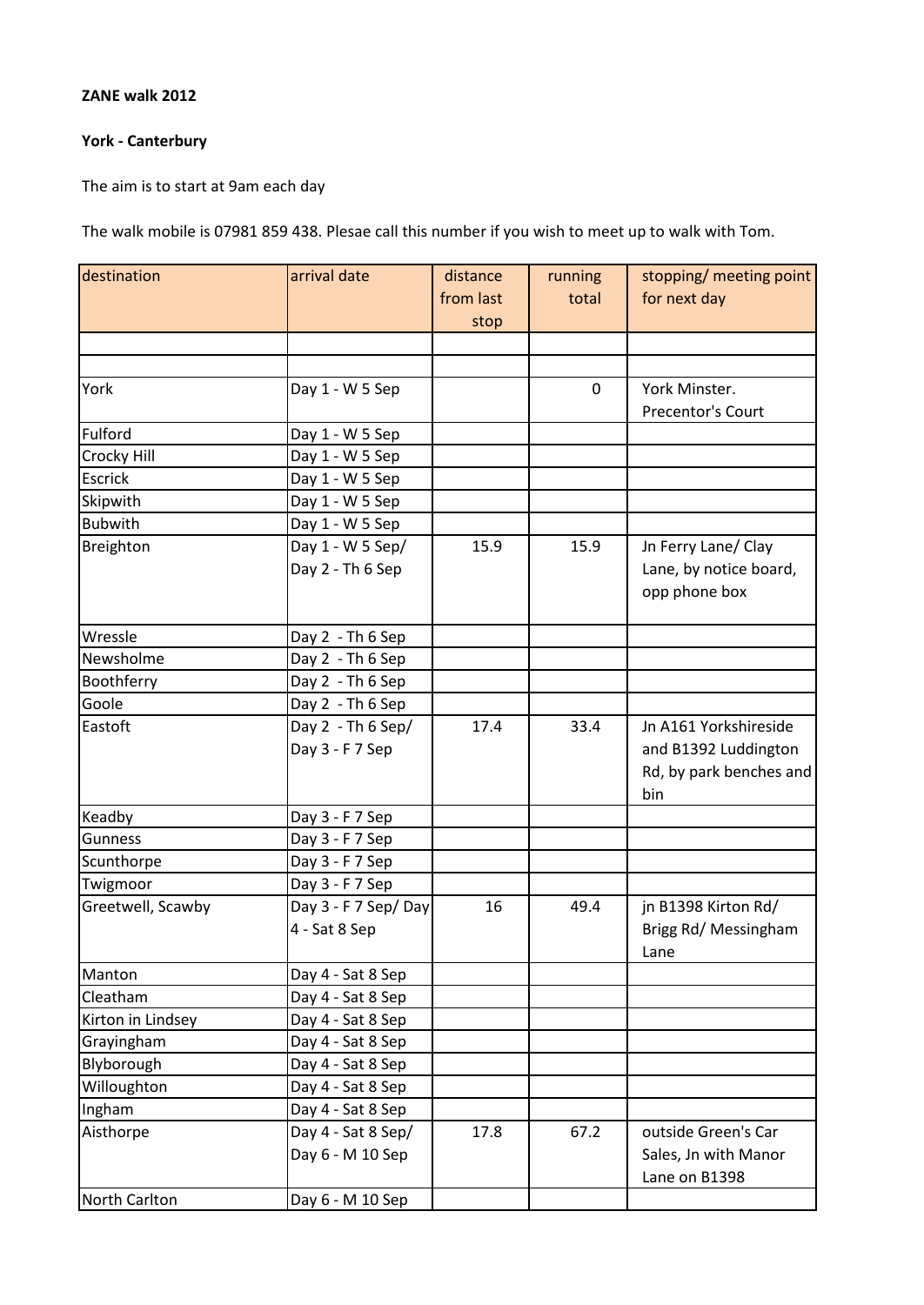| Burton by Lincoln                | Day 6 - M 10 Sep    |      |       |                          |
|----------------------------------|---------------------|------|-------|--------------------------|
| Lincoln                          | Day 6 - M 10 Sep    |      |       |                          |
| Canwick                          | Day 6 - M 10 Sep    |      |       |                          |
| Bracebridge Heath                | Day 6 - M 10 Sep    |      |       |                          |
| Harmston                         | Day 6 - M 10 Sep    |      |       |                          |
| Coleby                           | Day 6 - M 10 Sep    |      |       |                          |
| Navenby                          | Day 6 - M 10 Sep/   | 16.9 | 84.1  | jn East Rd/High Dike     |
|                                  | Day 7 - T 11 Sep    |      |       |                          |
| Cranwell Airfield                | Day 6 - M 10 Sep    |      |       |                          |
| South Rauceby                    | Day 6 - M 10 Sep    |      |       |                          |
| Sleaford                         | Day 7 - T 11 Sep    |      |       |                          |
| <b>Burton Pedwardine</b>         | Day 7 - T 11 Sep/   | 16.8 | 100.9 | jn Helpringham /         |
|                                  | Day 8 - W 12 Sep    |      |       | Heckington Rd            |
| <b>Great Hale</b>                | Day 8 - W 12 Sep    |      |       |                          |
| East Heckington                  | Day 8 - W 12 Sep    |      |       |                          |
| Swineshead Bridge                | Day 8 - W 12 Sep    |      |       |                          |
| Swineshead                       | Day 8 - W 12 Sep    |      |       |                          |
| Wigtoft                          | Day 8 - W 12 Sep    |      |       |                          |
| Sutterton                        | Day 8 - W 12 Sep    |      |       |                          |
| Fosdyke Bridge                   | Day 8 - W 12 Sep/   | 17.6 | 118.4 | The Ship pub, just south |
|                                  | Day 9 - Th 13 Sep   |      |       | of bridge on A17         |
|                                  |                     |      |       |                          |
| <b>Holbeach St Marks</b>         | Day 9 - Th 13 Sep   |      |       |                          |
| <b>Holbeach St Matthew</b>       | Day 9 - Th 13 Sep   |      |       |                          |
| Gewdney Drove End                | Day 9 - Th 13 Sep   |      |       |                          |
| Guy's Head                       | Day 9 - Th 13 Sep   |      |       |                          |
| sutton bridge                    | Day 9 - Th 13 Sep/  | 17.6 | 136.1 | end of Petts Lane, by    |
|                                  | Day 10 - F 14 Sep   |      |       | river, next to crane     |
| <b>Walpole Cross Keys</b>        | Day 10 - F 14 Sep   |      |       |                          |
| <b>Terrington St Clement</b>     | Day 10 - F 14 Sep   |      |       |                          |
| Clenchwarton                     | Day 10 - F 14 Sep   |      |       |                          |
| King's Lynn                      | Day 10 - F 14 Sep   |      |       |                          |
| <b>Wiggenhall St Germans</b>     | Day 10 - F 14 Sep   |      |       |                          |
| Wiggenhall Mary Magdalen         | Day 10 - F 14 Sep   |      |       |                          |
|                                  |                     |      |       |                          |
| stowbridge                       | Day 10 - F 14 Sep/  | 18.5 | 154.5 | bridge of W Head Rd      |
|                                  | Day 11 - Sat 15 Sep |      |       | over Great Ouse, near    |
|                                  |                     |      |       | Heron pub                |
| <b>Hermitage Hall Collectors</b> | Day 11 - Sat 15 Sep |      |       |                          |
| World                            |                     |      |       |                          |
| <b>Denver Sluice</b>             | Day 11 - Sat 15 Sep |      |       |                          |
|                                  |                     |      |       |                          |
| <b>Ten Mile Bank</b>             | Day 11 - Sat 15 Sep |      |       |                          |
|                                  |                     |      |       |                          |
| <b>Brandon Creek</b>             | Day 11 - Sat 15 Sep |      |       |                          |
|                                  |                     |      |       |                          |
| Little Ouse                      | Day 11 - Sat 15     | 14.6 | 169.1 | <b>Bridge of Redmere</b> |
|                                  | Sep/Day 13 - M 17   |      |       | Drove over Little Ouse   |
|                                  | Sep                 |      |       | River                    |
| Claypits, Lakenheath             | Day 13 - M 17 Sep   |      |       |                          |
|                                  |                     |      |       |                          |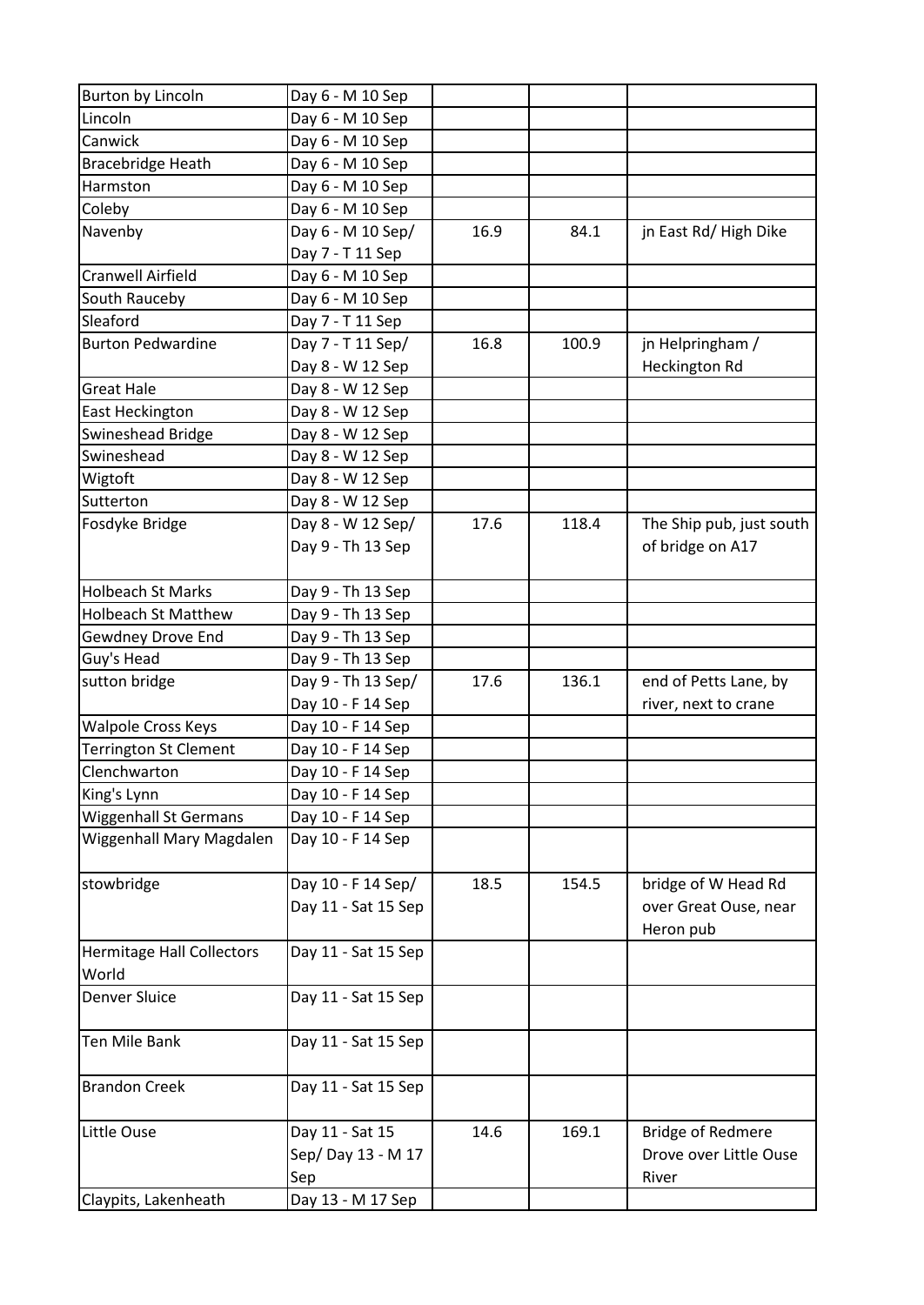| <b>Holywell Row</b>       | Day 13 - M 17 Sep   |      |       |                                             |
|---------------------------|---------------------|------|-------|---------------------------------------------|
| Mildenhall                | Day 13 - M 17 Sep   |      |       |                                             |
| Icklingham                | Day 13 - M 17 Sep/  | 17.2 | 186.3 | Jn Icklingham Rd/                           |
|                           | Day 14 - T 18 Sep   |      |       | <b>Weststow Rd</b>                          |
| <b>West Stow</b>          | Day 14 - T 18 Sep   |      |       |                                             |
| <b>Bury St Edmunds</b>    | Day 14 - T 18 Sep   |      |       |                                             |
| Little Saxham             | Day 14 - T 18 Sep   |      |       |                                             |
| <b>Barrow</b>             | Day 14 - T 18 Sep   |      |       |                                             |
| Gazeley                   | Day 14 - T 18 Sep/  | 17.2 | 203.6 | Jn Higham Rd/The                            |
|                           | Day 15 - W 19 Sep   |      |       | Street, near The                            |
|                           |                     |      |       | Chequers Inn and the<br>church              |
| Moulton                   | Day 15 - W 19 Sep   |      |       |                                             |
| Newmarket                 | Day 15 - W 19 Sep   |      |       |                                             |
| Exning                    | Day 15 - W 19 Sep   |      |       |                                             |
| Swaffham Prior            | Day 15 - W 19 Sep   |      |       |                                             |
| Swaffham Bulbeck          | Day 15 - W 19 Sep   |      |       |                                             |
| Lode                      | Day 15 - W 19 Sep   |      |       |                                             |
| Horningsea                | Day 15 - W 19 Sep/  | 18.3 | 221.9 | Jn High St/ Clayhithe                       |
|                           | Day 16 - Th 20 Sep  |      |       | Rd/Dock Lane                                |
| Fen Ditton                | Day 16 - Th 20 Sep  |      |       |                                             |
| Cambridge                 | Day 16 - Th 20 Sep  |      |       |                                             |
| Grantchester              | Day 16 - Th 20 Sep  |      |       |                                             |
| Haslingfield              | Day 16 - Th 20 Sep  |      |       |                                             |
| Barrington                | Day 16 - Th 20 Sep  |      |       |                                             |
| Foxton                    | Day 16 - Th 20 Sep  |      |       |                                             |
| Fowlmere                  | Day 16 - Th 20 Sep  |      |       |                                             |
| <b>Flint Cross</b>        | Day 16 - Th 20 Sep/ | 17.7 | 239.5 | Jn Barley Road and                          |
|                           | Day 17 - F 21 Sep   |      |       | A505, by Coach House<br>Hotel               |
| Heydon                    | Day 17 - F 21 Sep   |      |       |                                             |
| Chrishall                 | Day 17 - F 21 Sep   |      |       |                                             |
| Langley                   | Day 17 - F 21 Sep   |      |       |                                             |
| Berden                    | Day 17 - F 21 Sep   |      |       |                                             |
| Farnham                   | Day 17 - F 21 Sep   |      |       |                                             |
| <b>Bishop's Stortford</b> | Day 17 - F 21 Sep/  | 17.5 | 257.1 | B1004 Rye street. nr Jn                     |
|                           | Day 18 - Sat 22 Sep |      |       | with Michaels Rd and<br>the Mountbatten pub |
| Little Bursteads          | Day 18 - Sat 22 Sep |      |       |                                             |